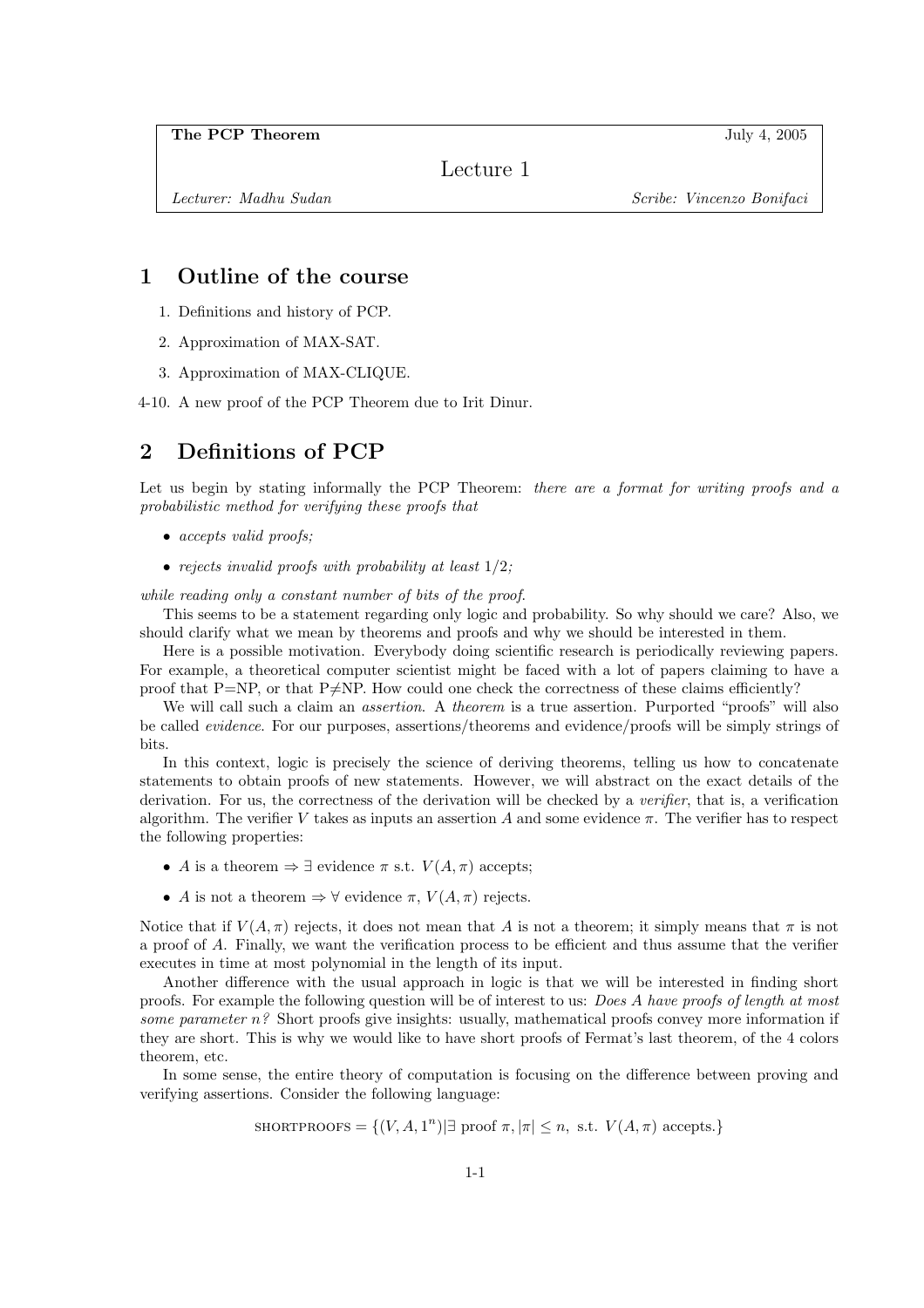It is not difficult to see that SHORTPROOFS is NP-complete. This means that while verifying short proofs is easy, finding them is apparently hard. If SHORTPROOFS was easily (i.e., poly-time) recognizable, then we could think of replacing every mathematician with a computer, given the assumption that the main job of the mathematician is finding short proofs of interesting theorems.

## 3 History of PCPs

In the middle 80s the definition of a verifier was modified in order to allow interaction and randomness; that is, proofs are no longer static and the verifier is probabilistic. This notion was introduced by Goldwasser, Micali and Rackoff and by Babai and Moran; the resulting class of languages was called Interactive Proofs (IP). What can one prove in this system? An interesting language in IP is GRAPH NONisomorphism. In order to be convinced by a prover that two graphs are not isomorphic to each other, one could first show the prover one of the graphs, and then pick one of the two at random, randomly shuffle its vertices and ask the prover if that graph is isomorphic to the one that was first shown. This system is apparently more powerful than deterministic static verifiers, since GRAPH NON-ISOMORPHISM is not known to be in NP.

Ben-Or, Goldwasser, Kilian and Wigderson extended this notion to that of Multi-prover Interactive Proofs (MIP) in which the verifier can query multiple independent provers (something like questioning people claiming their innocence in separate cells). Fortnow, Rompel and Sipser introduced Oracle Interactive Proofs. An oracle is bound to answer the same question always with the same answer; that is, answers must be independent of the history of questions. In an oracle proof we can recognize more languages than in an interactive proof, because we are restricting the ways in which the prover can lie. Also, with an oracle we can simulate a multi-prover proof with any number of provers. However, Fortnow et al. also showed that 2 independent provers are enough to decide all languages recognized with an oracle.

Notice that an oracle can be represented as a huge string of length  $2^{p(n)}$ , because it can answer yes or no to questions of length  $p(n)$ . But since the verifier executes in polynomial time, it will read only a polynomial number of bits.

Babai, Fortnow, Levin and Szegedy studied what they called holographic proofs; they particularly focused on the complexity parameters given by the length of the proof and the time needed for verification.

Finally, Feige, Goldwasser, Lovasz, Safra and Szegedy and Arora and Safra focused on different parameters, namely randomness (number of coin-tosses made by the verifier) and query complexity (number of bits of the proof). Notice that the proof is read using a random access model.

**Definition 1** An  $(r, q)$ -restricted PCP verifier V is a polynomial time machine that is given oracle access to evidence  $\pi$  and to a random coin-toss sequence R, such that  $|R| \le r(|A|)$ , and for every R, the number of queries to  $\pi$  is at most  $q(|A|)$ . The machine can only accept or reject, that is  $V^{\pi}(A;R) \in \{0,1\}$ .

Thus, function  $r(\cdot)$  is the *randomness complexity* of the verifier, while  $q(\cdot)$  is its *guery complexity.* We can now define a parametrized complexity class.

**Definition 2** PCP<sub>c,s</sub> $[r, q]$  is the class of languages L s.t. there is an  $(r, q)$ -restricted PCP verifier V s.t.  $\forall A \in \{0,1\}^n,$ 

- $A \in L \Rightarrow \exists \pi \ s.t. \ \Pr_R[V^{\pi}(A; R) = 1] \ge c(n);$
- $A \notin L \Rightarrow \forall \pi \Pr_R[V^{\pi}(A; R) = 1] \leq s(n).$

Function  $c(\cdot)$  measures the *completeness* of V, while  $s(\cdot)$  measures the *soundness* of V. Sometimes we omit the first subscript, assuming perfect completeness:  $PCP_s[r,q] = PCP_{1,s}[r,q]$ . When we omit also the second subscript, we assume a soundness of  $1/2$ :  $PCP[r, q] = PCP_{1/2}[r, q]$ .

Our definition is very broad and allows us to capture many complexity classes. For example: